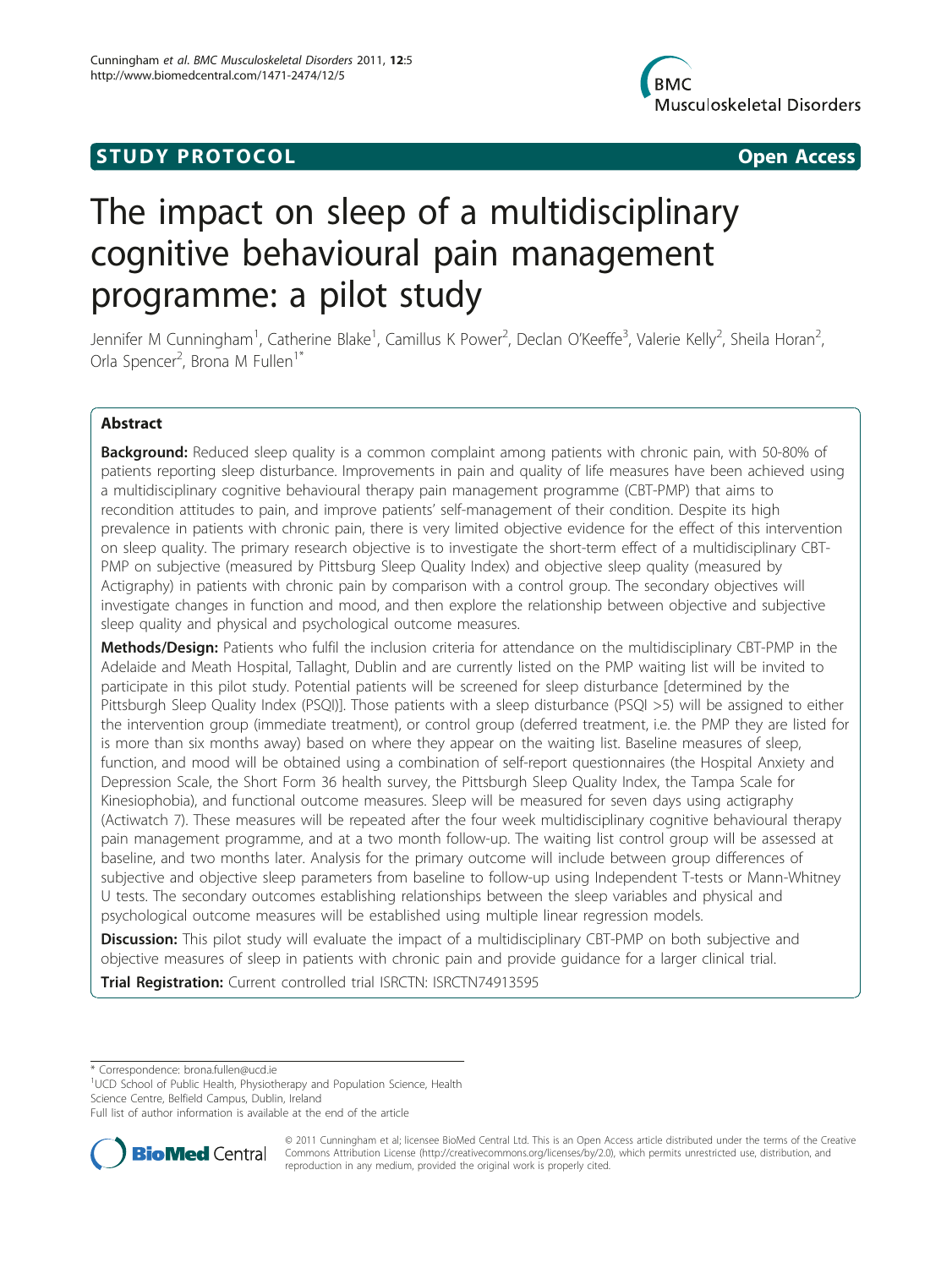# Background

Chronic pain is a common disorder affecting 19% of the European population. It has a detrimental effect on all aspects of patient's quality of life: physically, psychologically, and socially [[1](#page-5-0)]. Reduced sleep quality is a common complaint in this patient cohort with 50-80% reporting sleep disturbance [[1](#page-5-0),[2\]](#page-5-0). Increasing evidence suggests a deteriorating cycle of pain and sleep. Pain can lead to poor sleep which in turn may result in increased next day pain, leading to further problems with next night sleep, as seen in other chronic pain conditions such as burns and fibromyalgia [\[3](#page-5-0)-[6](#page-5-0)]. Whether cause or consequence, sleep disorders must be taken into account in the overall management of the patient in the same way as pain [\[7](#page-5-0)], as it has been hypothesized that better daytime pain control may lead to improved sleep quality [[8](#page-5-0)]. Sleep disturbance has been shown to have a number of negative effects on both physical and psychological well-being. Physical effects include a reduction of physical functioning, lowered immune function, lower pain threshold [[9](#page-5-0)], and an increase in the release of pro-inflammatory cytokines [\[10](#page-5-0)-[13\]](#page-5-0). Psychologically, patient's mental capacity to manage pain is lowered, with increased risk of anxiety disorders and alcohol abuse [\[14](#page-5-0)-[16](#page-5-0)]. Depression is also strongly associated with disturbed sleep patterns in this atient cohort [[17-19\]](#page-5-0).

International best practice for the management of chronic pain includes careful pharmacological management, promotion of activity, and the provision of a cognitive behavioural therapy pain management programme (CBT PMP) [[20](#page-5-0)]. This multi-disciplinary intervention based on cognitive behavioural principles aimed at educating chronic pain patients on the physiology and psychology of chronic pain, healthy functioning, and the self-management of their pain problem. [[21](#page-6-0)]. The programme includes daily clinical psychology (cognitive behavioural therapy, relaxation techniques), physiotherapy (progressive gym exercise programme), and occupational therapy (improving occupational function and environmental adaption).

The positive effect of this intervention on pain, disability, and mood has been established in two recent systematic reviews [\[22,23](#page-6-0)]. However, despite the known relationship between pain and sleep quality in this patient cohort, the impact of CBT-PMPs on sleep is limited. Significant positive changes in subjective sleep disturbances have been reported, however sleep was not the primary outcome measure, and no specific validated subjective or objective sleep quality measures were used [[24](#page-6-0)]. A second study using both objective (actigraphy) and subjective outcome measures (PSQI) did report significant differences in sleep quality pre and post CBT PMP and at a three-month follow-up ( $P < 0.05$ ) [[25\]](#page-6-0). However, the main conclusions were drawn from the subjective data only. More recently a randomised controlled trial of individual cognitive behavioural therapy intervention for insomnia, delivered by a psychologist, demonstrated significant improvement in subjective and objective sleep indices for patients with chronic neck and back pain [[26\]](#page-6-0). Drawing conclusions from subjective sleep quality outcome measures is limiting; objective and subjective sleep measures only correlate modestly with each other, therefore both should be included [[27](#page-6-0)-[30\]](#page-6-0).

Due to the limited objective evidence to date, this pilot study will determine the short-term impact of a CBT-PMP on changes in objective and subjective sleep quality measures, as well as the impact of these changes on patient's psychological and physical measures.

# Method/Design

#### Research Objectives

The primary research objective is to investigate the short-term multidisciplinary CBT-PMP on subjective (measured by PSQI) and objective sleep quality (measured by Actigraphy) in patients with chronic pain by comparison with a control group. The secondary objective will investigate changes in function and mood, and then explore the relationship between objective and subjective sleep quality, and physical and psychological outcome measures.

#### Ethical Approval

This study was granted ethical approval from the Adelaide and Meath Hospital, Incorporating the National Children's Hospital Healthcare Group, Ethics and Medical Research Committee in October 2007.

#### Study Design

This study is a longitudinal pilot study, with patients recruited from the adult Pain service in the Adelaide and Meath Hospital, Dublin (Figure [1\)](#page-2-0). Potential patients who fulfil the inclusion criteria for participation on the multidisciplinary CBT-PMP will be invited to participate in the study by the principle investigator (PI). The study protocol will be reviewed with potential participants, and all questions answered regarding the study. One week later, following a cooling off period, written consent will be obtained, and participants will complete the Pittsburgh Sleep Quality Index (PSQI). Those patients with a sleep disturbance (PSQI >5) will be assigned to either the intervention group (immediate treatment), or control group (deferred treatment, i.e. the PMP they are listed for is more than six months away) based on where they appear on the waiting list. Group membership will be concealed from the PI. To be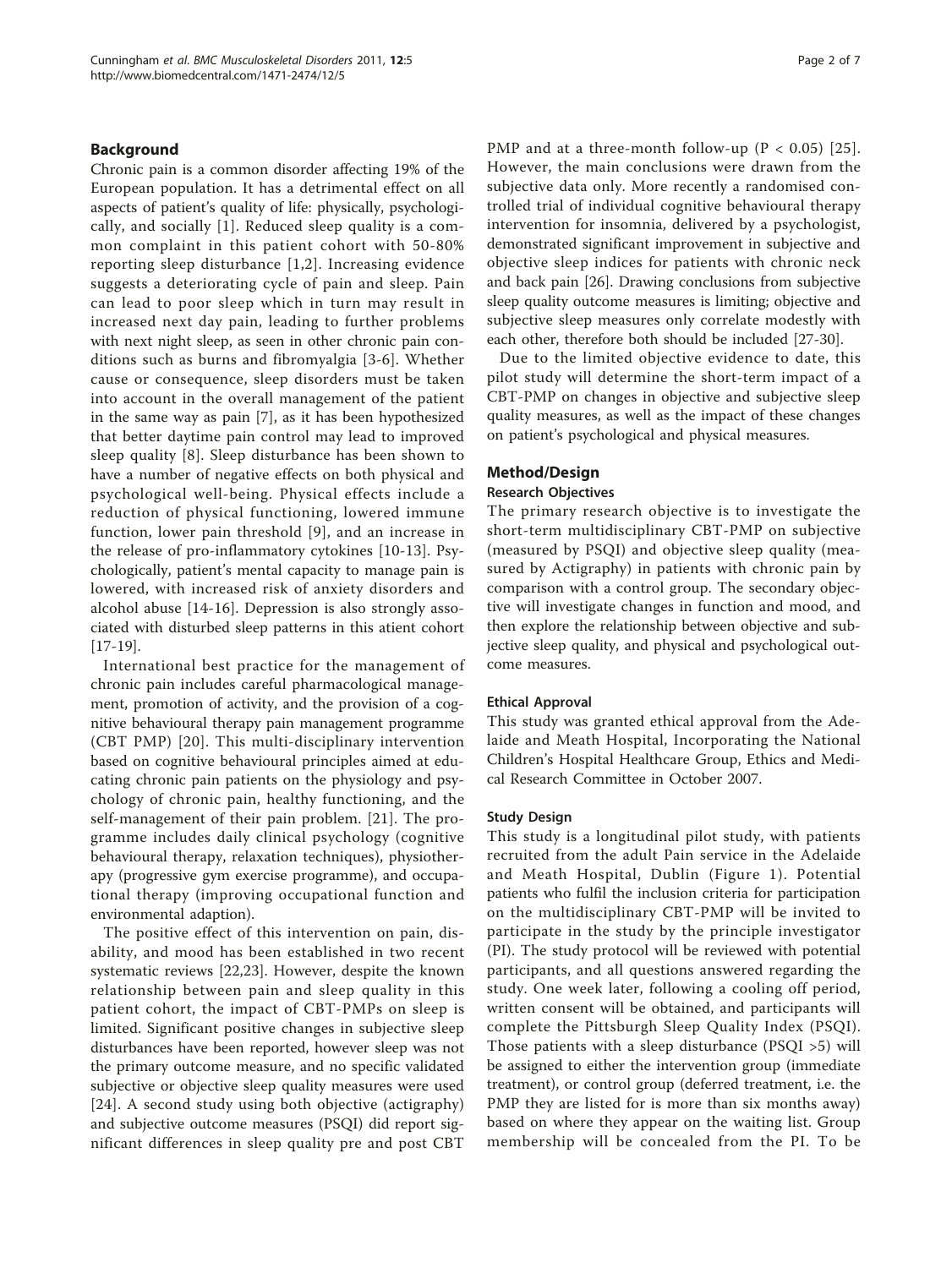<span id="page-2-0"></span>

eligible to take part in the study, participants must fulfil the following criteria:

# Inclusion Criteria

- Deemed suitable for the AMNCH multidisciplinary CBT-PMP as per the multidisciplinary pain team
- Willing to participate in the study
- > 18 years old
- Suffering from sleep disturbance due to pain as determined by the PSQI questionnaire
- (a score >5 indicating sleep disturbance)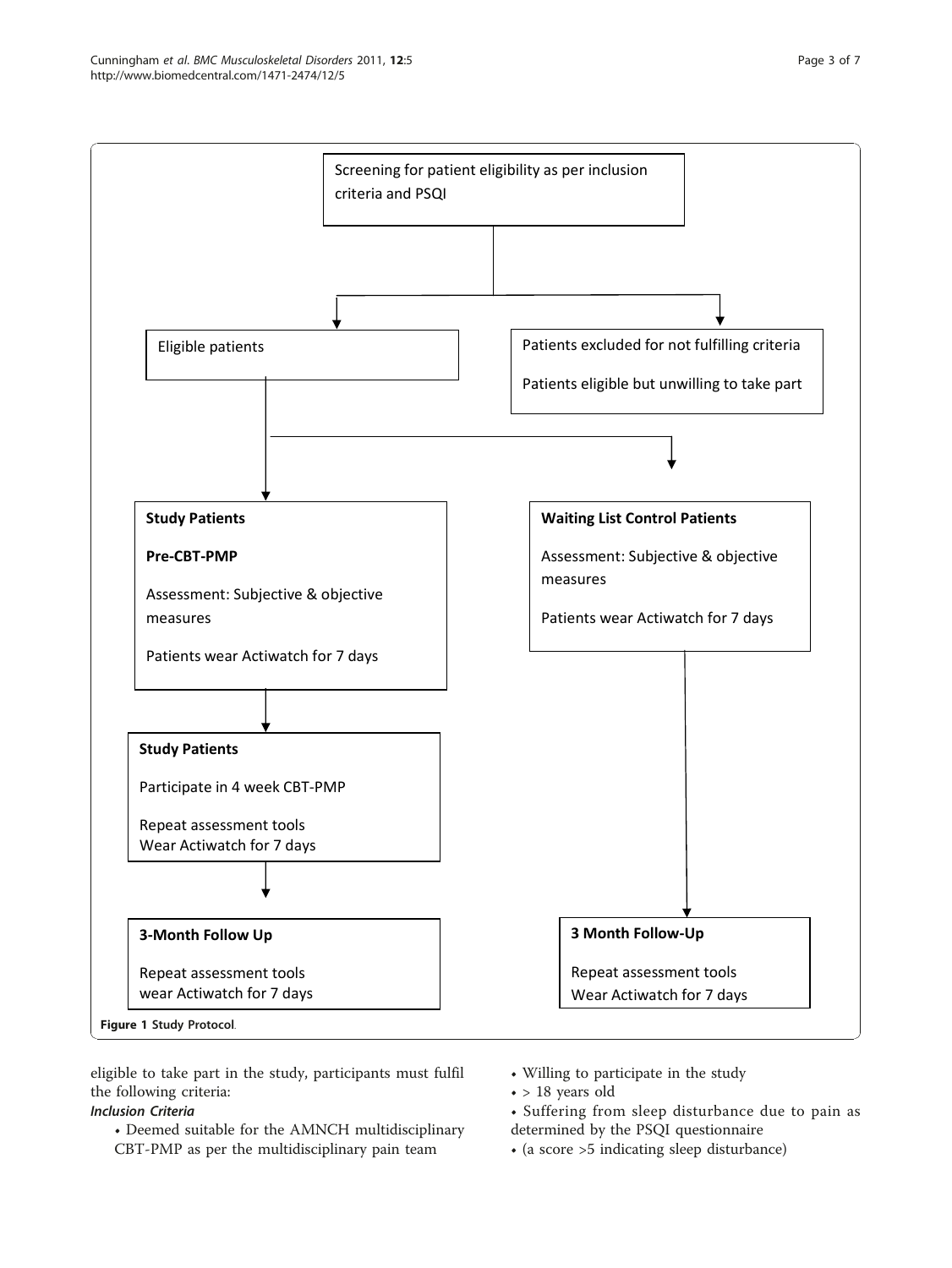# Exclusion Criteria

- Deemed unsuitable for the AMNCH multidisciplinary CBT-PMP as per the multidisciplinary pain team
- Unwilling to take part in the study
- <18 years old

• Do not suffer from sleep disturbance due to pain as determined by the PSQI questionnaire (a score >5 indicating sleep disturbance)

#### Intervention

A multi-disciplinary CBT-PMP provides the patient with multiple therapies involving comprehensive rehabilitation in each of the specialized areas [[31](#page-6-0)]. The core multi-disciplinary team includes a pain management physician, an occupational therapist, a physiotherapist and a clinical psychologist. They identify and change unhelpful thoughts and beliefs; promote relaxation, and help to change habits that contribute to disability [[21,22\]](#page-6-0).The multi-disciplinary team focuses on specific achievable goals established between the individual therapist and the patient [[32\]](#page-6-0). Participants are advised to practice the skills they have learned both at home, and in other environments, integrating them into their everyday lives in order to help them to manage their pain more effectively [[21](#page-6-0)].

Participants will attend three days a week for four consecutive weeks. The multidisciplinary programme includes daily two-hour group sessions with physiotherapy (stretching programme, core stability strengthening programme, paced individual exercise on a range of gym equipment, and functional restoration), occupational therapy (improving occupational function and environmental adaption), and clinical psychology (cognitive behavioural therapy, relaxation techniques). Weekly education sessions with the Pain consultant are also held.

#### Assessment

A combination of valid and reliable self-report measures of pain, sleep quality, quality of life, nd mood, as well as objective measures of function and sleep will be used.

# Study Patients

One week prior to the commencement of the multidisciplinary CBT-PMP patients will be given an appointment with the PI to obtain baseline measures. This will involve completing the self-report questionnaires and undergoing the physical tests. Patients will be instructed to wear the Actiwatch for seven days (24 hours a day), and to complete the Pittsburgh Sleep diary (PghSD) during this time. Following the four week CBT-PMP the patients will be reassessed, given the Actiwatch to wear for seven days, and complete the sleep diary. Two months later, one week prior to the appointment date patients will be sent (by registered post) the Actiwatch to wear for seven days, and the PghSD to complete. During the appointment patients will repeat the battery of self-report and functional tests.

#### Control Group

Patients will undergo the same assessment procedures at baseline and three months later.

#### Instrumentation and Measurements

The instrumentation and measurement tools will include:

#### Self reported outcome measures

Numerical Rating Scale (NRS) This 11-point scale (0- 10 where 0 is no pain at all, and 10 is the worst pain imaginable) is ommonly used in the assessment of pain [[33](#page-6-0)], and is a core outcome measure in clinical rials of chronic pain patients [[34,35](#page-6-0)].

Tampa Scale for Kinesiophobia (TSK-II) This scale measures the degree of fear of movement and/or reinjury, and is commonly used in acute and chronic pain populations [\[36\]](#page-6-0). It consists of an 11-item self-report questionnaire scored on a four-point Likert scale. The TSK-II consists of two subscales; a somatic focus subscale (items 3, 4, 6, 7, and 10) that reflect the beliefs that there is something seriously wrong with the body, and an activity avoidance subscale (items 1, 2, 5, 8, 9, and 11) that reflects the beliefs that avoiding exercise or physical activities might prevent an increase of pain. A reduction of at least four points on both measures maximises the likelihood of correctly identifying an important reduction in fear of movement. The reliability of the TSK-11 has been established [\[36](#page-6-0)].

SF-36 Health Survey This tool will be used to measure health related quality of life (HRQL) and physical functioning [[37](#page-6-0)]. It consists of 36 items that measures 8 multi-item variables including physical functioning, social functioning, role limitations due to physical problem, mental health, energy and vitality, pain and general perception of health, there is also one extra un-scaled item to assess a patient's perceived change in health in the last year. The SF36 is a validated and reliable tool with a high internal reliability value across all items >0.7 except those in the social dimension which were found to be >0.5 [\[38,39\]](#page-6-0)

The Hospital Anxiety and Depression Scale (HADS) This questionnaire will be used to assess a patient's level of anxiety and depression. It is divided into two subscales; an anxiety subscale (HAD-A) and a depression subscale (HADS-D). Both subscales contain 7 intermingled items. Scores of 11 or more on either subscale are considered to represent a significant case of psychological morbidity, scores of 8-10 represents borderline psychological morbidity and scores of 0-7 represent normal levels of anxiety and/or depression [[40\]](#page-6-0). The HADS has high mean levels of internal consistency HAD-A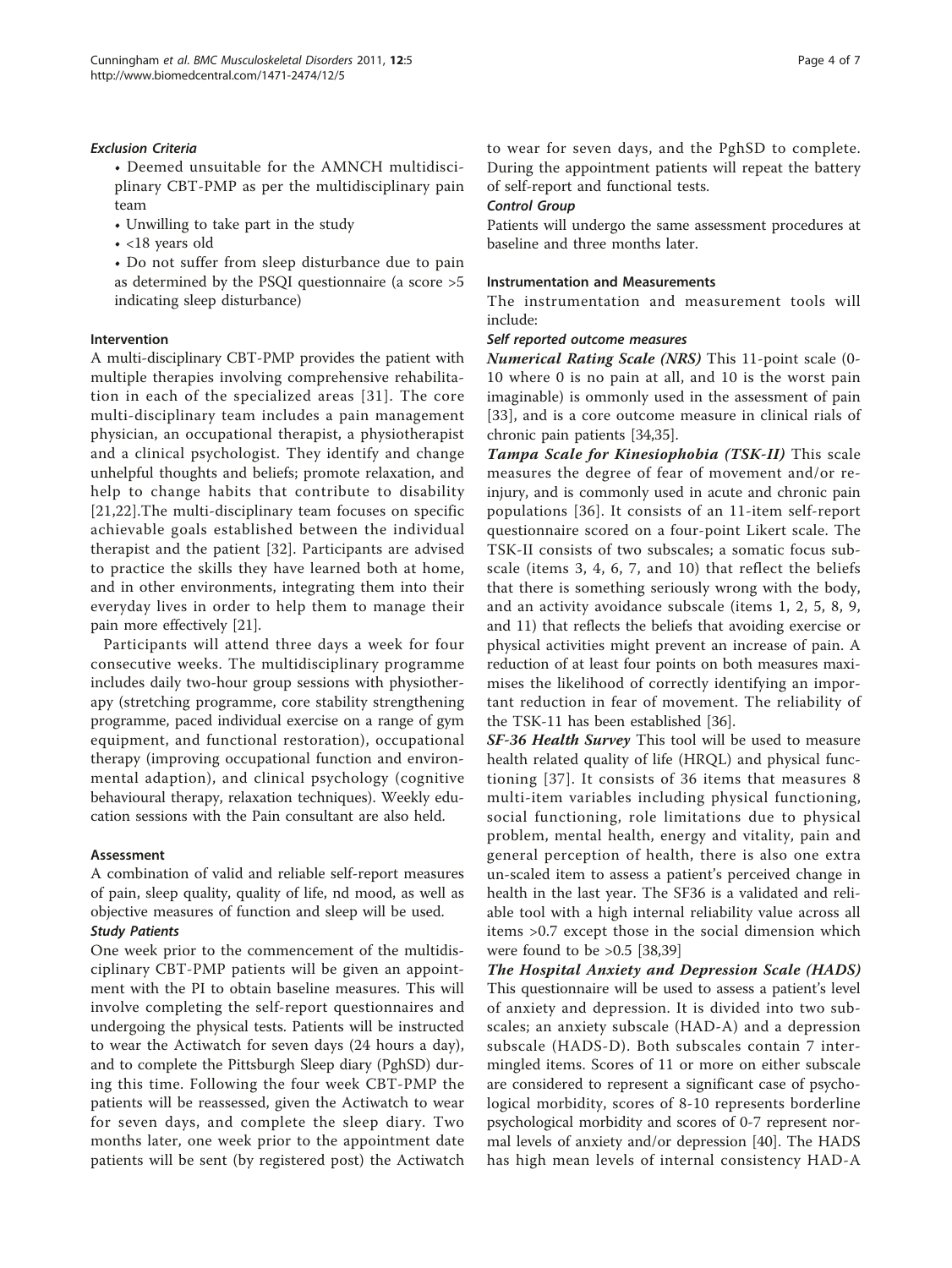0.83 and HAD-D 0.82 (Cronbach's alpha), and a sensitivity and specificity of 0.8 for both HAD (A) and HAD (D)[\[41](#page-6-0)].

Pittsburgh Sleep Diary (PghSD) This tool will be used as an adjunct for the Actiwatch AW7 to give a written recording for the objective Actiwatch data. It will be filled in every day for the 7 days that the patient wears the Actiwatch. The instrument comprises two separate sections; a bedtime component that will be filled in just before bed, and a wake time component that will be filled in first thing in the morning. The bedtime component documents events preceding that nights' sleep that may have an impact on sleep quality or quantity; the number of caffeinated drinks consumed, or the number of daytime naps. The wake time component documents events that occur during the night that may impact on that night's sleep such as the number of wake bouts during the night, and patient satisfaction of sleep quality. The PghSD measures of both sleep timing and sleep quality has been shown to have correlations between 0.56 and 0.81 (n = 39, P < 0.001) [\[42](#page-6-0)].

# Sleep

# Sleep

Objective sleep quality will be measured using the Actiwatch AW7 (Cambridge Neurotechnology). Whist not as accurate as the gold standard of sleep assessment, actigraphy has been shown to correlate reasonably well with polysomnography; with intraclass correlation coefficient of 0.76 for total sleep time, 0.61 for sleep efficiency, and 0.58 for both wake after sleep onset and sleep fragmentation index measurements [[43](#page-6-0)]. This compact and lightweight electronic device similar in size to a wrist-watch is worn on the non-dominant hand, and measures and records physical movement. It automatically collects and scores data for seven sleep quality parameters: wake after sleep onset percentage, sleep onset latency, actual sleep percentage, mean night-time activity, fragmentation index, number of wake bouts, and sleep efficiency. This movement data is then down loaded and analysed using Actiwatch 7 software. Activity is measured in counts; the number of counts is proportional to the intensity of the movement. The peak intensity of the movement in each second is summed into a user selectable epoch (range two seconds and 15 minutes). Data collected is more accurate with a shorter epoch length [\[44](#page-6-0)]. The current study proposes to record data for 7 days using a 30 second epoch length, which has been shown to be adequate for the assessment of sleep disturbance [[44\]](#page-6-0).

When a patient is ready to sleep they will press the button on the actiwatch to signal this intention of sleep start. When the patient wakes they will press the button a second time to indicate that sleep has finished, this

defines the sleep period for analysis. If a patient forgets to press the button, the Pittsburgh sleep diary will be used to determine the sleep start and/or finish. The actiwatch 7 sleep software can then determine the objective sleep quality outcome measures: wake after sleep onset percentage, sleep onset latency, actual sleep percentage, mean night-time activity, fragmentation index, number of wake bouts, and sleep efficiency.

# Function

The Simmond's functional assessment tool [[45](#page-6-0)] is a validated battery of physical performance measures designed to assess function in patients with chronic LBP. For the purpose of the current study two of these physical performance measures will be included. The sit-to-stand test (STS) times patients as they get up and down out of a chair five times, repeated twice, and the mean time is recorded. The 360° rollover tests times the patient rolling 360 degrees. The Simmond's battery of tests has been found to have good validity and reliability of between 0.69 and 0.99, with a construct validity of  $P < 0.0001$  [[46\]](#page-6-0).

# Data management

All participant data will be coded to ensure anonymity, and stored in a password protected computer, and questionnaires locked in a filing cabinet at the School of Public Health, Physiotherapy and Population Science, University College Dublin, Ireland.

# Sample size/Power calculation

While formal power based calculations are not be necessary for a pilot trial, sample estimates to guide recruitment to this study were based on existing data, using objective sleep disturbance as the primary outcome measure. Actigraphy data from patients with chronic LBP [[47](#page-6-0)] indicated that sleep efficiency percentage (mean = 77.8, Sd 7.8) was the variable which differed most significantly from controls. On this basis, a minimum of 90 subjects will be required to detect a moderate treatment effect (ES 0.6). For the purposes of establishing feasibility, and providing data to inform the design of a future main trial based on our CBT-PMP population, we however aim to recruit 24 patients for each arm of the pilot study.

# Data Analysis

All data will be cleaned and entered into the Statistical Package for the Social Sciences (SPSS, Version 16) for analysis. Baseline and demographic data will be presented using descriptive statistics. Differences from baseline will be calculated for all primary and secondary outcomes. Mean differences, standard deviations and 95% confidence intervals will be calculated for continuous variables. Data will be tested for assumptions of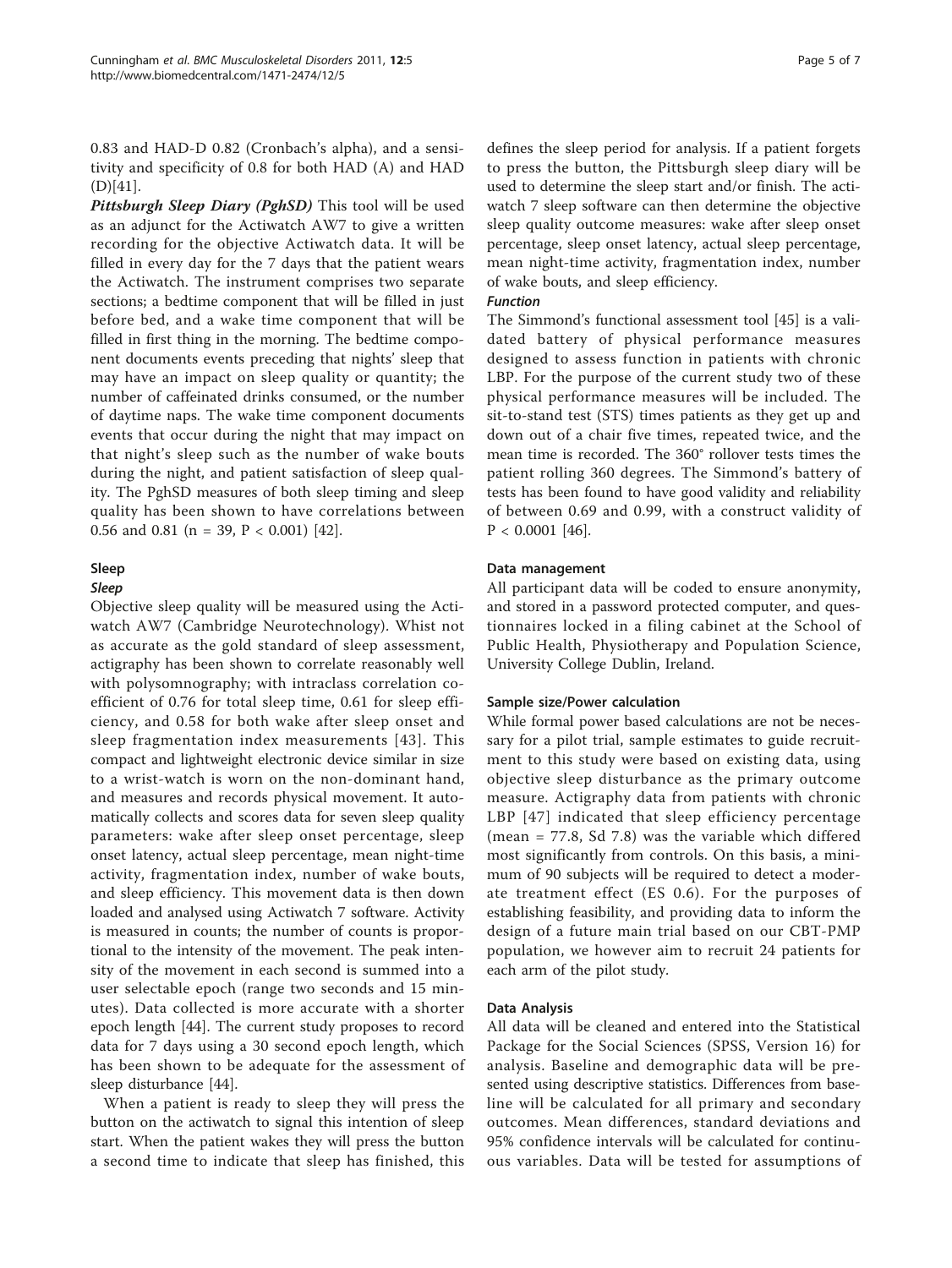<span id="page-5-0"></span>normality and parametric analysis will be performed where this is shown. Non-parametric tests will be performed on all ordinal and non-normally distributed data. All tests will be 2 sided with a critical value of  $p < 0.05$ .

Primary Outcome: Between group differences in changes to the primary outcome (objective and selfreport sleep measures) from baseline to follow up will be performed with independent t tests or Mann Whitney U tests. An intention to treat analysis will also be performed, where missing data are estimated using regression based multiple imputation methods.

Secondary Outcomes: To establish relationships between the sleep variables and other outcome measures (physical and psychological), multiple linear regression models will be constructed. Univariate regression will first be performed and those variables shown to be associated with the dependent variable will be included in the multivariate model. Backward regression will be used to determine the model of best fit.

# **Discussion**

This pilot study will determine the impact of a multidisciplinary CBT-PMP on objective and self-report sleep quality in patients with chronic pain. It will also investigate the relationship between sleep variables and physical and psychological outcome measures. These results will add to the knowledge of the impact of a multidisciplinary CBT-PMP on patient's quality of life.

#### Abbreviations

AMNCH: Adelaide and Meath Hospital Dublin Incorporating the National Children's Hospital; CBT PMP: Cognitive Behavioural Therapy Pain Management Programme, HADS: Hospital Anxiety and Depression Scale; LBP: Low Back Pain, NRS: Numerical Rating Scale; PghSD: Pittsburgh Sleep Diary; PI: Principal investigator; PSQI: Pittsburgh Sleep Quality Index; QOL: Quality of Life; STS: Sit to stand; SPSS: Statistical Package for Social Sciences; TSK: Tampa Scale of Kinesiophobia

#### Acknowledgements

The authors would like to thank the Adelaide and Meath Hospital, Tallaght, it's physiotherapy manager, pain service staff, and the patients for their participation in this study.

#### Author details

<sup>1</sup>UCD School of Public Health, Physiotherapy and Population Science, Health Science Centre, Belfield Campus, Dublin, Ireland. <sup>2</sup>Pain Service, Adelaide and Meath Hospital incorporating the National Children's Hospital, Tallaght, Dublin 24, Ireland. <sup>3</sup>Pain Service, St Vincent's University Hospital, Elm Park, Dublin 4, Ireland.

#### Authors' contributions

JC is the principal investigator. JC and her supervisory team of BMF, CB, CKP, DOK designed the study and were responsible for the protocol. CB is responsible for the sample size calculation for the design of the statistical analysis, and the evaluation of the database. VK, SH, and OS delivered the cognitive behavioural pain management programme. All authors read and approved the final manuscript.

#### Competing interests

This study was funded by an unrestricted educational grant from Pfizer. The authors have no competing interests.

#### Received: 19 July 2010 Accepted: 10 January 2011 Published: 10 January 2011

#### References

- Breivik H, Collett B, Ventafridda V, Cohen R, Gallacher D: [Survey of chronic](http://www.ncbi.nlm.nih.gov/pubmed/16095934?dopt=Abstract) [pain in Europe: Prevalence, impact on daily life, and treatment.](http://www.ncbi.nlm.nih.gov/pubmed/16095934?dopt=Abstract) European Journal of Pain 2006, 10(4):287-333.
- 2. Freidheim OMS, Borchgrevin PC, Saltnes T, Kaasa S: Vali[dation and](http://www.ncbi.nlm.nih.gov/pubmed/17618079?dopt=Abstract) [comparison of the health related quality](http://www.ncbi.nlm.nih.gov/pubmed/17618079?dopt=Abstract) of life instrument EORTC QLQ [C30 and SF36 in assessment of patients with no](http://www.ncbi.nlm.nih.gov/pubmed/17618079?dopt=Abstract)n-malignant pain. Journal of Pain and Symptom Management 2007, 34(6):657-666.
- Edwards R, Almeida D, Klick B, Haythornthwaite J, Smith M: [Duration of](http://www.ncbi.nlm.nih.gov/pubmed/18434020?dopt=Abstract) [sleep contributes to next-day pain report in the general population.](http://www.ncbi.nlm.nih.gov/pubmed/18434020?dopt=Abstract) Pain 2008, , 137: 202-207.
- 4. Hakkionen S, Alloui A, Gross A, Eschallier A, Dubray C: The effects of total sleep deprivation, selective sleep interruption and sleep recovery on pain tolerance thresholds in healthy subjects. Journal Sleep Res 2001, , 10: 35-42.
- 5. Lavigne G, Zucconi M, Castronovo C, Manzini C, Veglia F, Smire S, Ferini-Strambi L: [Heart rate changes during sleep in response to experimental](http://www.ncbi.nlm.nih.gov/pubmed/11222976?dopt=Abstract) [thermal \(nociceptive\) stimulation in healthy subjects.](http://www.ncbi.nlm.nih.gov/pubmed/11222976?dopt=Abstract) Clinical Neurophysiology 2001, , 112: 532-535.
- 6. Raymond I, Nielsen T, Lavigne G, Manzini C, Choiniere M: [Quality of sleep](http://www.ncbi.nlm.nih.gov/pubmed/11376911?dopt=Abstract) [and its daily relationship to pain intensity in hospitalized adult burn](http://www.ncbi.nlm.nih.gov/pubmed/11376911?dopt=Abstract) [patients.](http://www.ncbi.nlm.nih.gov/pubmed/11376911?dopt=Abstract) Pain 2001, , 92: 381-388.
- 7. Marty M, Rozenberg S, Duplan B, Thomas P, Duquesnoy B, Allaert F, Section Rachis de la Société Française de Rhumatol: [Quality of sleep in patients](http://www.ncbi.nlm.nih.gov/pubmed/18389288?dopt=Abstract) [with chronic low back pain: a case control study.](http://www.ncbi.nlm.nih.gov/pubmed/18389288?dopt=Abstract) Eur Spine J 2008, 17(6):839-44.
- 8. Liszka-Hackzell JJ, Martin DP: [Analysis of night-time activity and daytime](http://www.ncbi.nlm.nih.gov/pubmed/16437292?dopt=Abstract) [pain in patients with chronic back pain using a self-organizing map](http://www.ncbi.nlm.nih.gov/pubmed/16437292?dopt=Abstract) [neural network.](http://www.ncbi.nlm.nih.gov/pubmed/16437292?dopt=Abstract) J Clin Monit Comput 2005, 19(6):411-4.
- 9. Kundermann B, Lautenbacher S: Effects of impaired sleep quality and sleep deprivation on diurnal pain perception. In Sleep and Pain. Edited by: Lavigne G, Sessle B, Choiniere M, Soja P. Seattle; IASP Press; 2007:137-152.
- 10. Goldman SE, Stone KL, Ancoli-Israel S, Blackwell T, Ewing SK, Boudreau R, Cauley JA, Hall M, Matthews KA, Newman AB: Poor sleep is associated with poorer physical performance and greater functional limitations in older women. Sleep 2008, 30(10):1317-1324.
- 11. Haack M, Mullington J: [Sustained sleep restriction reduces emotional and](http://www.ncbi.nlm.nih.gov/pubmed/16297554?dopt=Abstract) [physical well-being.](http://www.ncbi.nlm.nih.gov/pubmed/16297554?dopt=Abstract) Pain 2005, , 119: 56-64.
- 12. Vgontzas AN, Zoumakis E, Bixler EO, Lin HM, Follett H, Kales A: Adverse effects of modest sleep restriction on sleepiness, performance, and inflammatory cytokines. The journal of Clinical Endocrinology & Metabolism 2004, 89(5):2119-2126.
- 13. Savard J, Laroche L, Simard S, Ivers H, Morin CM: Chronic Insomnia and Immune functioning. Psychomatic Medicine 2003, 65:211-221.
- 14. Neckelmann D, Mykletun A, Dahl AA: Chronic Insomnia as a risk factor for developing anxiety and depression. Sleep 2008, 30(7):873-880.
- 15. Crum RM, Storr CL, Chan Y-F, Ford DE: [Sleep disturbance and risk for](http://www.ncbi.nlm.nih.gov/pubmed/15229051?dopt=Abstract) [alcohol-related problems.](http://www.ncbi.nlm.nih.gov/pubmed/15229051?dopt=Abstract) American Journal of Psychiatry 2004, , 161: 1197-1203.
- 16. Weissmann MM, Greenwald S, Nino-Murcia G, Dement WC: [The morbidity](http://www.ncbi.nlm.nih.gov/pubmed/9327253?dopt=Abstract) [of insomnia uncomplicated by psychiatric disorders.](http://www.ncbi.nlm.nih.gov/pubmed/9327253?dopt=Abstract) General Hospital Psychiatry 1997, , 19: 245-250.
- 17. Atkinson JH, Ancoli-Israel S, Slater MA, Garfin SR, Gillin C: Subjective Sleep Disturbance in Chronic Back Pain. The Clinical J Pain 1988, 4:225-232.
- 18. Harman K, Pivik RT, D'Eon JL, Wilson KG, Swenson JR, Matsunaga L: [Sleep in](http://www.ncbi.nlm.nih.gov/pubmed/12405614?dopt=Abstract) [depressed and non-depressed participants with chronic low back pain:](http://www.ncbi.nlm.nih.gov/pubmed/12405614?dopt=Abstract) [electroencephalographic and behaviour findings.](http://www.ncbi.nlm.nih.gov/pubmed/12405614?dopt=Abstract) Sleep 2002, 25(7):775-83.
- 19. Wilson KG, Watson ST, Currie SR: [Daily diary and ambulatory activity](http://www.ncbi.nlm.nih.gov/pubmed/9539676?dopt=Abstract) [monitoring of sleep in patients with insomnia associated with chronic](http://www.ncbi.nlm.nih.gov/pubmed/9539676?dopt=Abstract) [musculoskeletal pain.](http://www.ncbi.nlm.nih.gov/pubmed/9539676?dopt=Abstract) Pain 1998, , 75: 75-84.
- 20. Holdcroft A, Power I: [Recent Developments: Management of Pain.](http://www.ncbi.nlm.nih.gov/pubmed/12649239?dopt=Abstract) British Medical Journal 2003, , 326: 635-639.